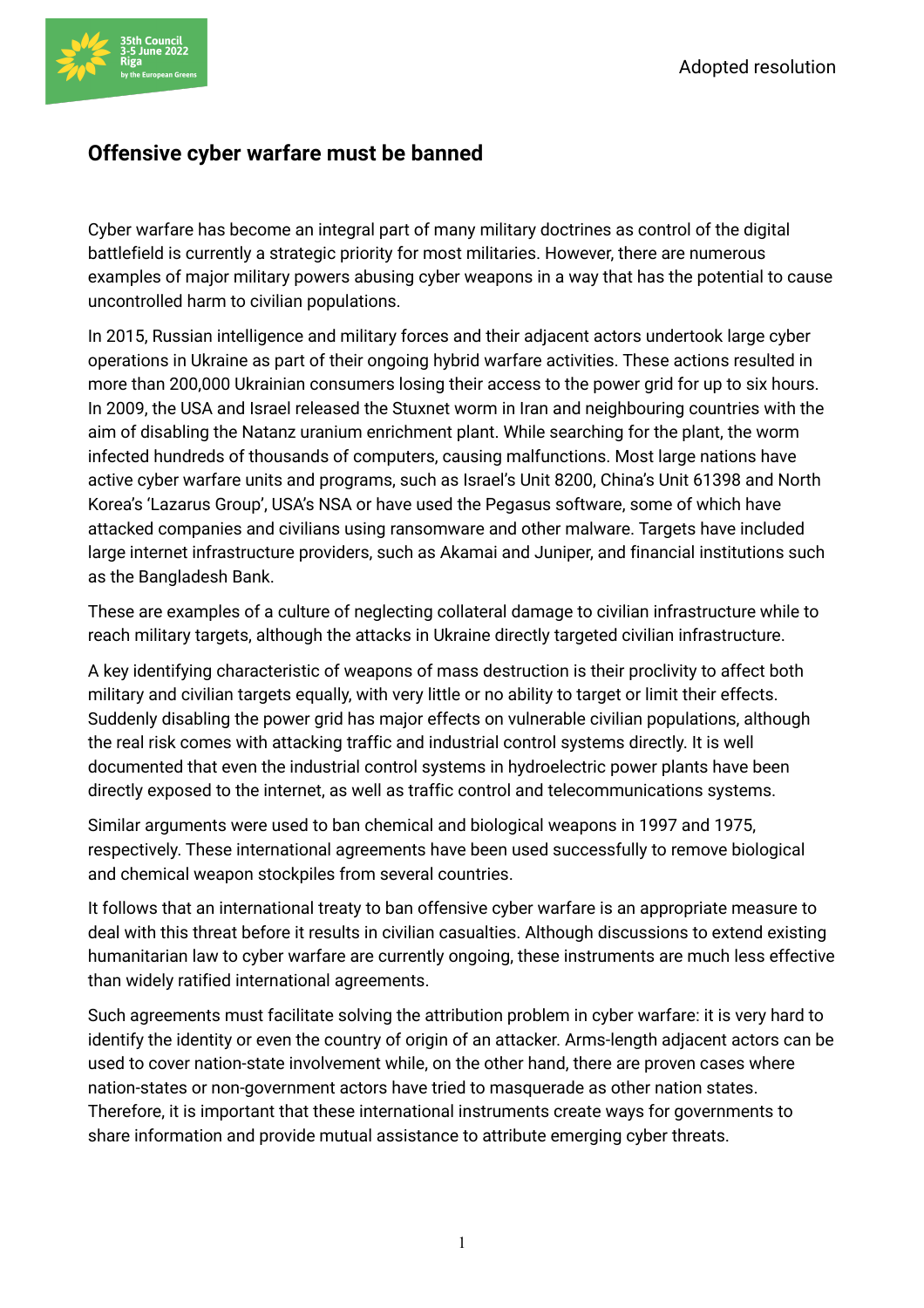

Problems of attribution notwithstanding, there are actions that should not be limited or restricted. Non-violent forms of hacking by non-government actors in the interest of transparency and against oppressive regimes should not be criminalised.

These agreements should make a clear distinction between defensive and offensive cyber actions. In addition to helping attribute cyber threats operating on their own soil, nations must commit to not maintaining attack-oriented cyber warfare units and to providing clear distinctions between signals intelligence, electronic warfare and other similar, military-targeting activities and potentially uncontrollable cyber activities.

There are valid concerns as to whether such agreements would reduce the abilities of participating states to adequately defend themselves against non-parties. Unlike weapons of mass destruction, cyber weapons are relatively cheap and easy to develop and deploy, requiring minimal infrastructure. However, cyber warfare also maintains a continuing uneasy balance between defence and offence since most attacks are based on unknown vulnerabilities in widely used software. Most cyber warfare agencies pursue policies to withhold public disclosure of nonexploited vulnerabilities in order to use them as future cyber weapons. Banning offensive cyber operations would put an end to this balancing act and force public agencies to work for the public good.

## The **European Green Party**:

- Calls on the EU institutions and the Member States to cooperate to ensure protection of critical infrastructure against cyberattacks and to strengthen overall preparedness and capability to mitigate the effects of such attacks and welcomes the agreement on the NIS 2 directive, strengthening EU-wide cybersecurity and resilience;
- Calls on the European Commission to introduce initiatives and funding for research and development into the preparedness and resilience of Member States against cyberattacks;
- Calls on the competent European Agencies and the Member States to cooperate in investigating and prosecuting those responsible for cyberattacks to oblige all actors to report security breaches and to reject hack backs as an instrument for cyber defence;
- Calls on the European Commission to ensure social media platforms are kept accountable for their role in limiting independent journalists' freedom of expression;
- Calls on EU institutions and the Member States to keep large internet service providers accountable for maintaining adequate cyber protection;
- Calls on EU institutions and NATO to cease the development of mutual offensive cyber capabilities between Member States;
- Calls on the Greens in all Member States to call for the cessation of offensive cyber activities in their respective countries;
- Calls on the Member States to promote an international agreement to ban offensive cyber activities, help attribute cyber activities and provide clear distinctions between other military activities and potentially dangerous cyber activities;